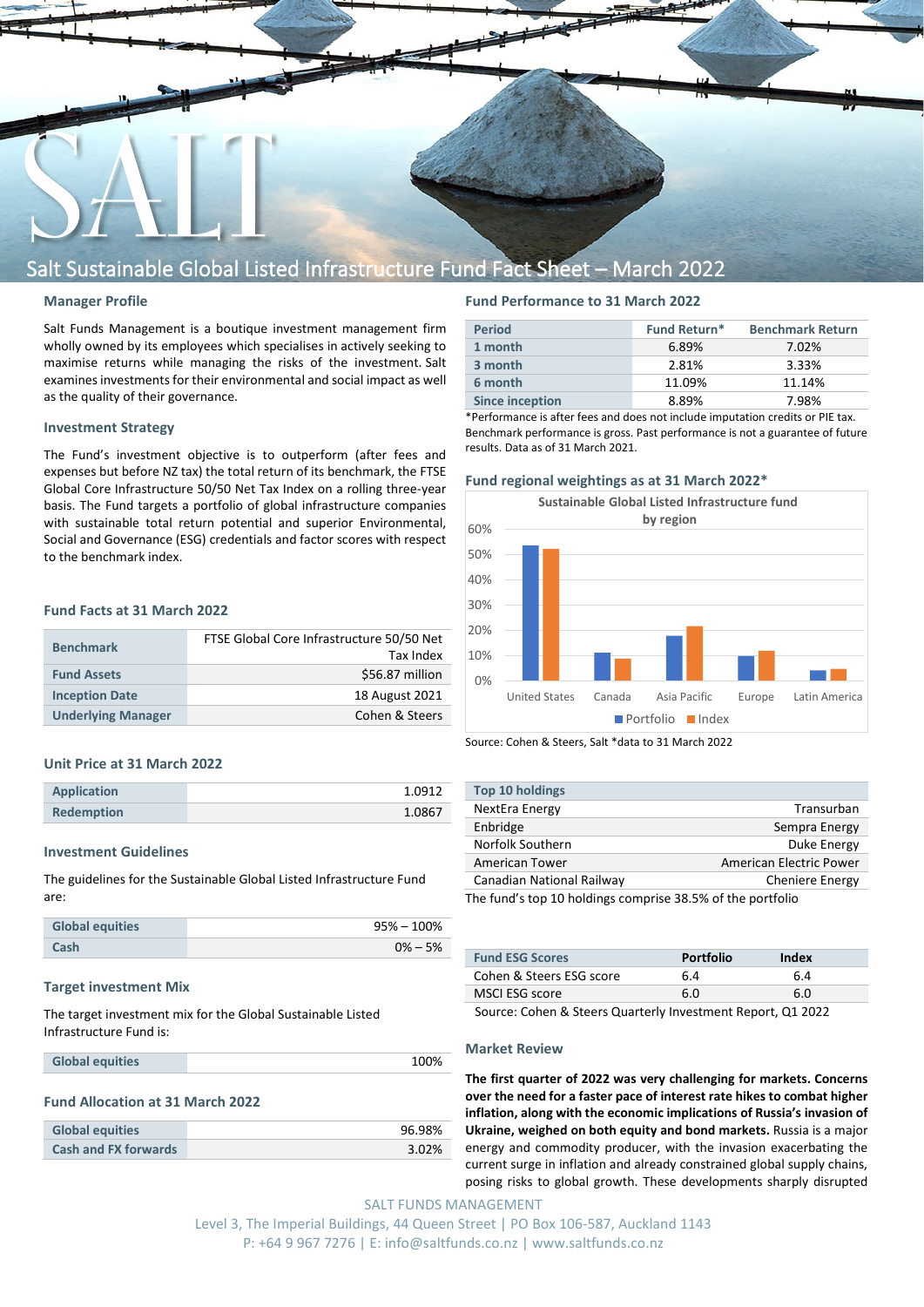# **SALT**

most asset classes. Energy prices surged, disadvantaging sustainabilityand carbon-footprint focussed investment funds in the first quarter.

Central banks became gradually more hawkish as the transitory inflation narrative was overtaken by rising core inflation, higher inflation expectations and stronger wage inflation. Bond yields rose rapidly as the market feared monetary authorities are now seriously behind the curve. Even the European Central Bank was more hawkish than expected and indicated the end of its asset purchase program was likely some time in Q3 2022 and declined to push back on expectations of rate increases before the end of the year. The US Federal Reserve hiked the Fed funds rate for the first time this cycle in March.

The flattening of the US yield curve and, at times, inversion of certain parts of the curve has generated a degree of consternation about the prospect of recession in the US. We don't dismiss the prospect of future US recession but it's important to not get too negative too soon.

Central Bank's shift in tone to a more inflation-adverse stance, combined with the rapidly escalating Ukraine crisis, has challenged investor sentiment throughout the Quarter. It appears unlikely that such factors darkening the global growth outlook for the present will not clear quickly, and we will maintain a preference for Real Assets.

**Listed infrastructure generated a positive return for the quarter** in what was generally a difficult period for risk assets. The broad equity market experienced periods of elevated volatility driven by uncertainties associated with the war in Ukraine, sharply higher commodity prices and the prospect of decelerating global growth. Interest rates rose amid the highest inflation readings in 40 years, while the US Federal Reserve began to tighten monetary conditions for the first time since 2018. Equity market declines in January and February were somewhat offset by a late-March rally. There was meaningful dispersion in performance among the listed infrastructure subsectors.

Higher energy prices and resilient economic growth supported several economically sensitive sectors. Midstream energy rose materially amid surging energy commodity prices, partially due to supply disruptions in Eastern Europe. Strong fourth-quarter earnings reports also supported the sector. Marine ports outperformed as volumes continued to recover and as investors favoured value stocks. Railways outperformed, as freight operators maintained strong earnings amid a challenging volume environment.

Travel sectors rose as pandemic concerns continued to recede. Airports rallied during the first half of the quarter as travel volumes began to approach pre-pandemic levels. However, gains were tempered after the outbreak of war on Ukraine. Toll road performance was mixed.

Defensive utilities sectors performed well, driven by strong returns in March. Gas distribution outperformed as several utilities posted strong earnings and value stocks were generally in favour. Electric utilities also enjoyed a sizable rally in March given their historically defensive characteristics.

In contrast, high-growth water utilities were among the weakest performers, as the market favoured lower-multiple value stocks. The communications sector was dragged down by weakness from U.S. tower companies. As noted above, higher-growth/higher-multiple stocks (including US cell towers) lagged their more value-oriented counterparts in January and February. This dynamic partially reversed in March, but it was not enough to offset the sector's earlier losses.

# **Portfolio Review**

From its August 19, 2021 inception through March 31, 2022, the portfolio had a positive total return of 8.89% and outperformed its benchmark by 0.91%. For March 2022 (month and quarter) the fund had a positive total return but lagged its gross benchmark slightly on an after-fees basis.

# **Key contributors**

• Security selection and overweight exposure in midstream energy (20.3% total return in the index): Overweight positions in several USbased midstream companies benefited from sharply higher energy prices, positive demand and solid earnings. Adding the most value was an overweight position in a US-based liquefied natural gas exporter, given surging natural gas prices in Europe, further fuelled by the war in Ukraine.

• Security selection in marine ports (6.0%): An overweight in a Brazilian port operator contributed to performance; in addition to an improving trade climate, the company reported solid results and a share buyback. Our investment also benefited from the strengthening Brazilian real.

• Stock selection in gas distribution (3.9%): An overweight in a California-based electric and gas company was the most additive for performance. The company's liquified natural gas infrastructure facilities could benefit from the growing demand in Europe for US. sourced natural gas.

# **Key detractors**

• Security selection in electric utilities (3.9%): An out-of-index position in a pan-European electric utility company was a headwind for performance; its shares were weak given the potential impact of the war in Ukraine. In addition, a lack of exposure to several slower-growing but defensive U.S.-based electric utilities detracted from relative performance.

• Security selection in railways (5.5%): An overweight in a US freight rail company detracted from performance. Its shares declined as the company pushed out expectations for a rebound in freight volumes to the second half of the year. An underweight to a Brazilian freight railway company was also negative for performance; its shares rallied along with the overall market in Brazil.

• Selection in toll roads (1.2%): Out-of-index positions in two Europebased toll road operators detracted from performance. Their proximity to the war negatively impacted investor sentiment, despite improving 2022 earnings outlooks.

# **Portfolio Outlook (Cohen & Steers commentary)**

The Ukrainian war could have a knock-on effect on several global infrastructure sectors. From a regional perspective, Europe is most vulnerable to the repercussions of the war. The portfolio has no direct exposure to companies domiciled in either Russia or Ukraine. We are closely monitoring potential political and regulatory risks in Europe. With sharply higher energy costs, the European Union has floated the idea of windfall taxes on utilities to provide some relief for their customers and constituents.

Disclaimer: The information in this publication has been prepared from sources believed to be reliable and accurate at the time of preparation but Salt Funds Management Limited, its officers, directors, agents, and employees make no representation or warranty as to the accuracy, completeness, or currency of any of the information contained within, and disclaim any liability for loss which may be incurred by any person relying on this publication. All analysis, opinions and views reflect a judgment at the date of publication and are subject to change without notice. This publication is provided for general information purposes only. The information in this publication should not be regarded as personalised advice and does not take into account an individual investor's financial situation or goals. An individual investor should, before making any investment decisions, seek professional advice. Past performance is not a reliable indicator of future performance and no representation or warranty, express or implied, is made regarding future performance.